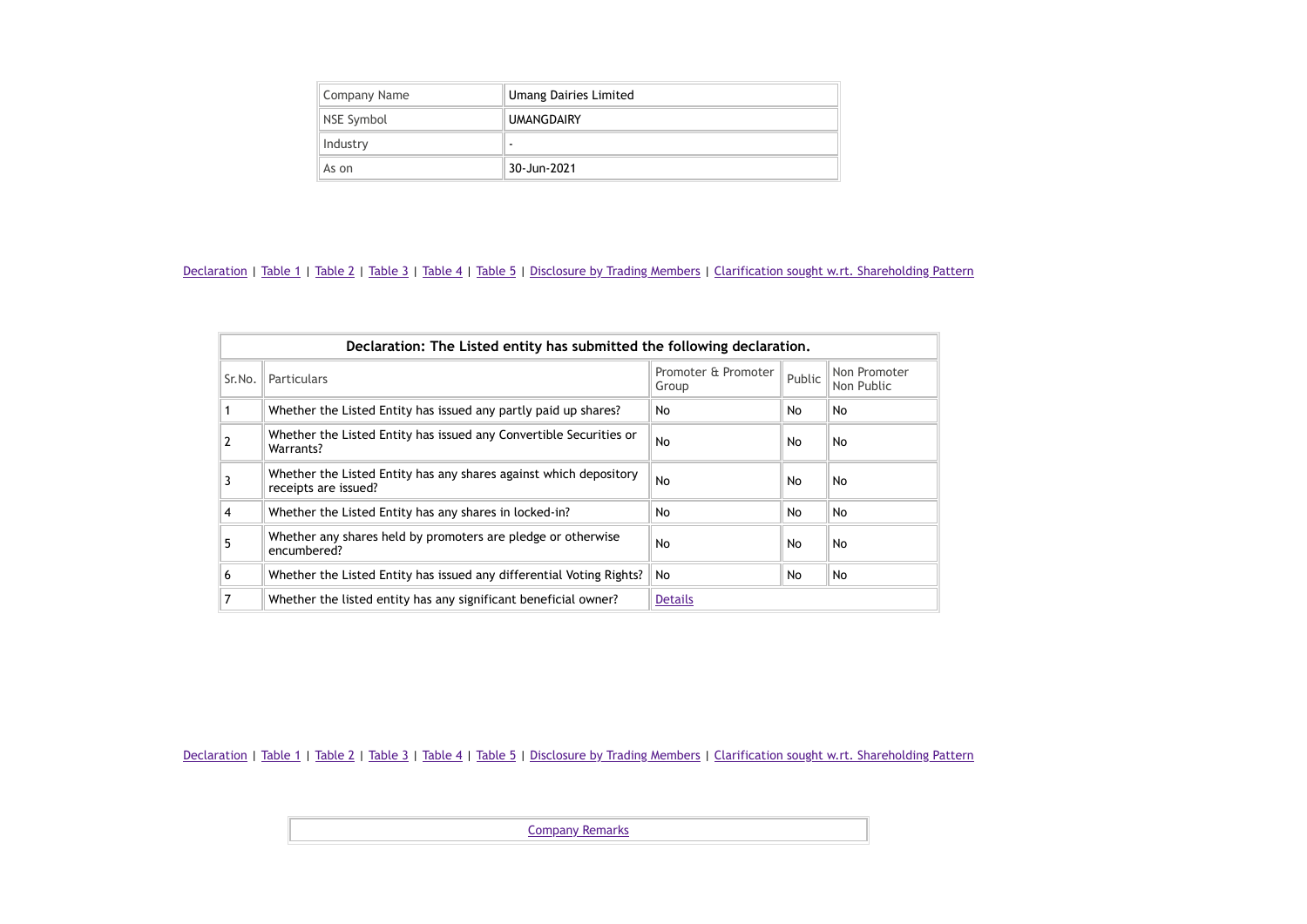| Company Name | <b>Umang Dairies Limited</b> |
|--------------|------------------------------|
| NSE Symbol   | <b>UMANGDAIRY</b>            |
| Industry     |                              |
| As on        | 30-Jun-2021                  |

|                |                                                |                         |                                                        |                                  |                                                                                                                             |                     |                                                             |                                 |                                                                                                                                                                                     | Declaration   Table 1   Table 2   Table 3   Table 4   Table 5   Disclosure by Trading Members   Clarification sought w.rt. Shareholding Patterr |
|----------------|------------------------------------------------|-------------------------|--------------------------------------------------------|----------------------------------|-----------------------------------------------------------------------------------------------------------------------------|---------------------|-------------------------------------------------------------|---------------------------------|-------------------------------------------------------------------------------------------------------------------------------------------------------------------------------------|-------------------------------------------------------------------------------------------------------------------------------------------------|
|                |                                                |                         |                                                        |                                  | Table I - Summary Statement holding of specified securities                                                                 |                     |                                                             |                                 |                                                                                                                                                                                     |                                                                                                                                                 |
| Category       | Category of<br>shareholder                     | Nos. of<br>shareholders | No. of<br>fully<br>paid up<br>equity<br>shares<br>held | Total<br>nos.<br>shares<br>held  | Shareholding<br>as a % of<br>total no. of<br>shares<br><i>(calculated)</i><br>as per SCRR,<br>1957) As a %<br>of $(A+B+C2)$ |                     | Number of Voting Rights held<br>in each class of securities |                                 | Shareholding<br>, as a %<br>assuming<br>full<br>conversion<br>of<br>convertible<br>securities (<br>as a<br>percentage<br>of diluted<br>share<br>capital) As a<br>% of<br>$(A+B+C2)$ | Number of<br>equity shares<br>held in<br>dematerialized<br>form                                                                                 |
| (1)            | (11)                                           | (III)                   | (IV)                                                   | $(VII) =$<br>$(IV)+(V)+$<br>(VI) | (VIII)                                                                                                                      | (IX)                |                                                             |                                 |                                                                                                                                                                                     | (XIV)                                                                                                                                           |
|                |                                                |                         |                                                        |                                  |                                                                                                                             | No of Voting Rights |                                                             | Total as<br>a % of<br>$(A+B+C)$ |                                                                                                                                                                                     |                                                                                                                                                 |
|                |                                                |                         |                                                        |                                  |                                                                                                                             | Class X             | Total                                                       |                                 |                                                                                                                                                                                     |                                                                                                                                                 |
| А              | Promoter &<br>Promoter<br>Group                | 3                       | 16416234                                               | 16416234                         | 74.61                                                                                                                       | 16416234            | 16416234                                                    | 74.61                           | 74.61                                                                                                                                                                               | 16416234                                                                                                                                        |
| B              | Public                                         | 18588                   | 5586966                                                | 5586966                          | 25.39                                                                                                                       | 5586966             | 5586966                                                     | 25.39                           | 25.39                                                                                                                                                                               | 4855971                                                                                                                                         |
| $\mathsf C$    | Non<br>Promoter-<br>Non Public                 | 0                       | 0                                                      | 0                                |                                                                                                                             | 0                   | 0                                                           | 0                               |                                                                                                                                                                                     | 0                                                                                                                                               |
| C <sub>1</sub> | <b>Shares</b><br>underlying<br><b>DRs</b>      | 0                       | 0                                                      | 0                                |                                                                                                                             | 0                   | 0                                                           | 0                               |                                                                                                                                                                                     | $\pmb{0}$                                                                                                                                       |
| C <sub>2</sub> | Shares held<br>by<br>Employee<br><b>Trusts</b> | 0                       | 0                                                      | 0                                | 0                                                                                                                           | 0                   | 0                                                           | 0                               | 0                                                                                                                                                                                   | 0                                                                                                                                               |
|                | Total                                          | 18591                   |                                                        | 22003200 22003200                | 100                                                                                                                         | 22003200            | 22003200                                                    | 100                             | 100                                                                                                                                                                                 | 21272205                                                                                                                                        |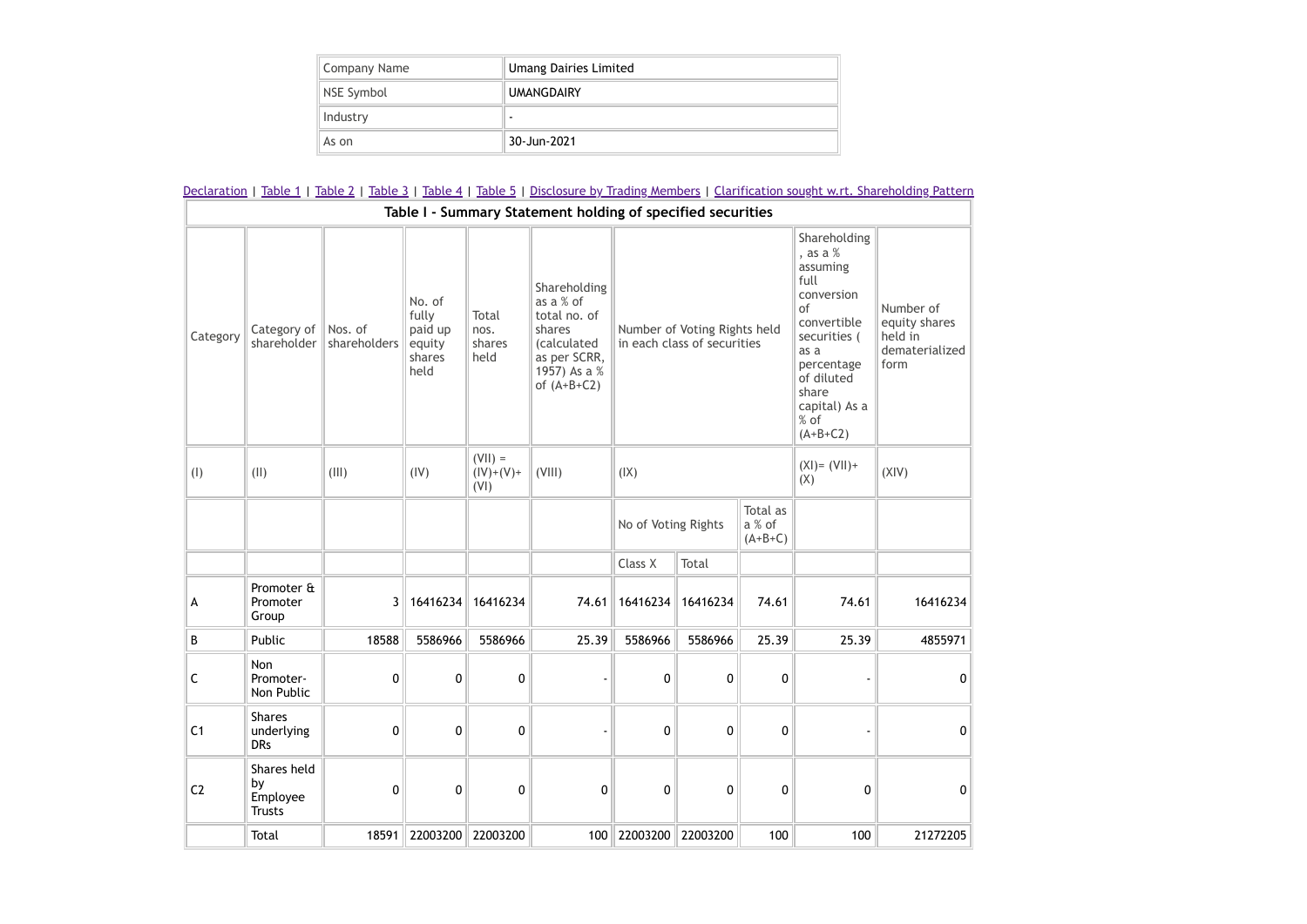### [Declaration](https://www1.nseindia.com/corporates/shldStructure/patterns.html?radio_btn=company¶m=UMANGDAIRY#) | [Table](https://www1.nseindia.com/corporates/shldStructure/patterns.html?radio_btn=company¶m=UMANGDAIRY#) 1 | [Table](https://www1.nseindia.com/corporates/shldStructure/patterns.html?radio_btn=company¶m=UMANGDAIRY#) 2 | [Table](https://www1.nseindia.com/corporates/shldStructure/patterns.html?radio_btn=company¶m=UMANGDAIRY#) 3 | [Table](https://www1.nseindia.com/corporates/shldStructure/patterns.html?radio_btn=company¶m=UMANGDAIRY#) 4 | [Table](https://www1.nseindia.com/corporates/shldStructure/patterns.html?radio_btn=company¶m=UMANGDAIRY#) 5 | [Disclosure](https://www1.nseindia.com/corporates/shldStructure/patterns.html?radio_btn=company¶m=UMANGDAIRY#) by Trading Members | Clarification sought w.rt. [Shareholding](https://www1.nseindia.com/corporates/shldStructure/patterns.html?radio_btn=company¶m=UMANGDAIRY#) Pattern

Note:

- 1. Shareholding as a % of total no. of shares (calculated as per SCRR, 1957) (Column VIII) is calculated as % of (A+B+C2)).
- 2. Number of Voting Rights (Total as a % of Total Voting rights) (Column IX) is calculated as % of Total Share Capital (A+B+C)).
- 3. Number of Locked in shares (As a % of total Shares held) (Column XII) is calculated as % of Total shares held.
- (Kindly note that this formula is applicable w.e.f. Apr 1, 2016; previously it was calculated as % of Total Share Capital (A+B+C)).
- 4. Number of Shares pledged or otherwise encumbered (As a % of total Shares held) (Column XIII) is calculated as % of Total nos. shares held.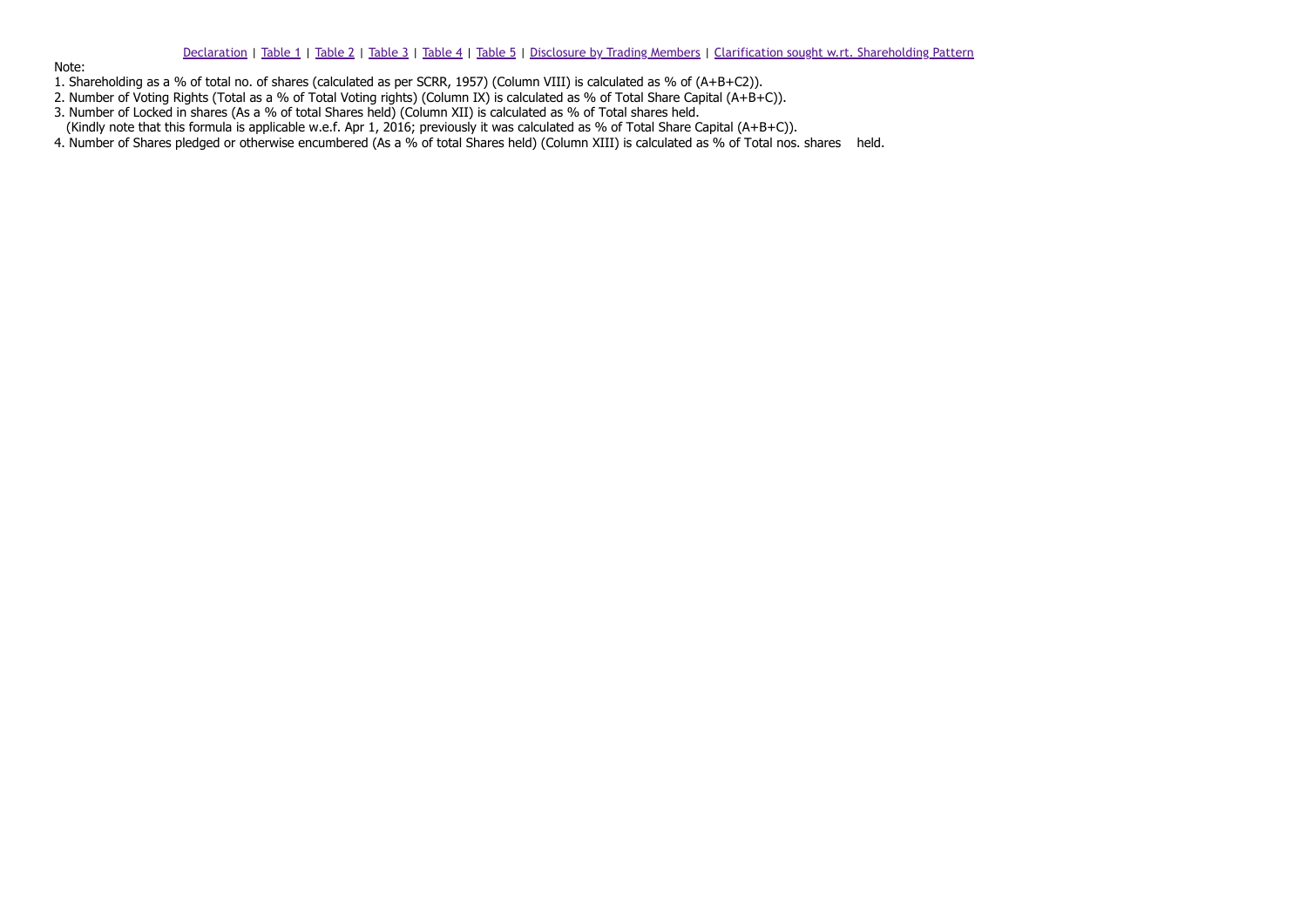| Company Name | <b>Umang Dairies Limited</b> |
|--------------|------------------------------|
| NSE Symbol   | <b>UMANGDAIRY</b>            |
| Industry     |                              |
| As on        | 30-Jun-2021                  |

#### [Declaration](https://www1.nseindia.com/corporates/shldStructure/patterns.html?radio_btn=company¶m=UMANGDAIRY#) | [Table](https://www1.nseindia.com/corporates/shldStructure/patterns.html?radio_btn=company¶m=UMANGDAIRY#) 1 | Table 2 | Table 3 | Table 4 | Table 5 | [Disclosure](https://www1.nseindia.com/corporates/shldStructure/patterns.html?radio_btn=company¶m=UMANGDAIRY#) by Trading Members | Clarification sought w.rt. [Shareholding](https://www1.nseindia.com/corporates/shldStructure/patterns.html?radio_btn=company¶m=UMANGDAIRY#) Pattern **Table II - Statement showing shareholding pattern of the Promoter and Promoter Group** Category name of Category and shareholder Nos. of shareholders No. of fully paid up  $\overline{e}$  equity shares held Total nos. shares held Shareholding as a % of total no. of shares (calculated Number of Voting Rights held as per SCRR, 1957) As a % of  $(A+B+C2)$ in each class of securities Shareholding , as a % assuming full conversion of convertible securities ( as a percentage of diluted share capital) As a % of  $(A+B+C<sub>2</sub>)$ Number of equity shares held in dematerialized form (I)  $\| (\text{III}) \|$  (IV)  $(VII) =$  $\left\| (IV)+(V)+ \right\| (V)$  $(VI)$ (IX)  $\| (XI) = (VII) + (X) \| (XIV)$ No of Voting Rights Total as a % of  $(A+B+C)$ Class  $X$  | Total 1 Indian 0 0 0 0 0 0 0 0 0 a Individuals/Hindu undivided Family  $\begin{array}{ccccc} \mathbf{0} & \mathbf{0} & \mathbf{0} & \mathbf{0} & \mathbf{0} & \mathbf{0} & \mathbf{0} & \mathbf{0} & \mathbf{0} & \mathbf{0} \end{array}$ b Central Government/ State Government(s)  $\begin{array}{ccccc} \mathbf{0} & \mathbf{0} & \mathbf{0} & \mathbf{0} & \mathbf{0} & \mathbf{0} & \mathbf{0} & \mathbf{0} & \mathbf{0} & \mathbf{0} \end{array}$ c Financial Institutions/ Banks 0 0 0 0 0 0 0 0 0 d Any Other (specify) 3 16416234 16416234 74.61 16416234 16416234 74.61 74.61 16416234 Bodies Corporate 3 16416234 16416234 16416234 16416234 16416234 74.61 74.61 74.61 16416234 BENGAL & ASSAM COMPANY LIMITED 1 || 12168430 || 12168430 || 12168430 || 12168430 || 12168430 || 12168430 || 12168430 || 12168430 || 12168430 SIDHIVINAYAK TRADING AND INVESTMENT LIMITED 1 3850000 3850000 17.5 3850000 3850000 37.5 17.5 3850000 ACCURATE FINMAN SERVICES LIMITED 1 397804 397804 1.81 397804 397804 1.81 1.81 397804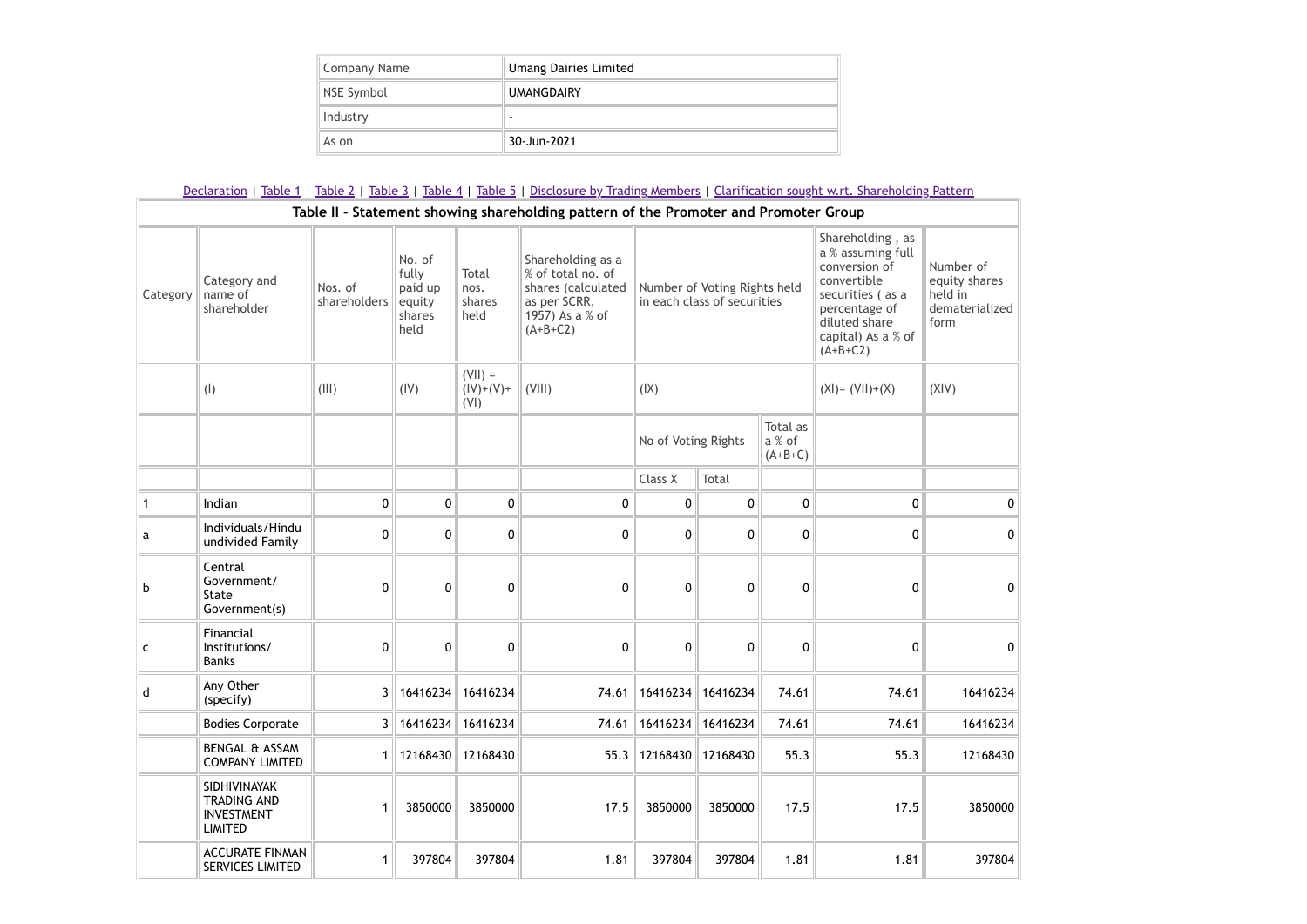|   | Sub-Total (A)(1)                                                                        |                 | 3   16416234   16416234 |                | 74.61        |              | 16416234 16416234 | 74.61 | 74.61          | 16416234    |
|---|-----------------------------------------------------------------------------------------|-----------------|-------------------------|----------------|--------------|--------------|-------------------|-------|----------------|-------------|
|   | Foreign                                                                                 | 0 <sup>1</sup>  | 0                       | 0 <sup>1</sup> | 0            | 0            | $\overline{0}$    | 0     | $\Omega$       | 0           |
| a | Individuals (Non-<br>Resident<br>Individuals/<br>Foreign<br>Individuals)                |                 | 0                       | 0              | $\Omega$     | 0            | 0                 | 0     | 0              | 0           |
| b | Government                                                                              | 0               | 0                       | $\mathbf{0}$   | $\mathbf{0}$ | $\mathbf{0}$ | $\mathbf{0}$      | 0     | $\mathbf{0}$   | 0           |
| c | Institutions                                                                            | 0               | 0                       | 0 <sup>1</sup> | 0            | 0            | $\overline{0}$    | 0     | 0 <sup>1</sup> | $\mathbf 0$ |
| d | Foreign Portfolio<br>Investor                                                           | O               | 0                       | $\mathbf{0}$   | $\mathbf{0}$ | 0            | 0                 | 0     | $\overline{0}$ | $\mathbf 0$ |
| e | Any Other<br>(specify)                                                                  | 0               | 0                       | $\mathbf{0}$   | $\mathbf{0}$ | 0            | 0                 | 0     | 0              | 0           |
|   | Sub-Total $(A)(2)$                                                                      | 0               | $\mathbf 0$             | 0 <sup>1</sup> | 0            | 0            | $\mathbf{0}$      | 0     | $\mathbf{0}$   | 0           |
|   | <b>Total Shareholding</b><br>of Promoter and<br>Promoter Group<br>$(A) = (A)(1)+(A)(2)$ | 3 <sup>  </sup> | 16416234                | 16416234       | 74.61        | 16416234     | 16416234          | 74.61 | 74.61          | 16416234    |

| Table II A - Details of Unclaimed shares |                   |
|------------------------------------------|-------------------|
| No. of shareholders                      | No of Shares held |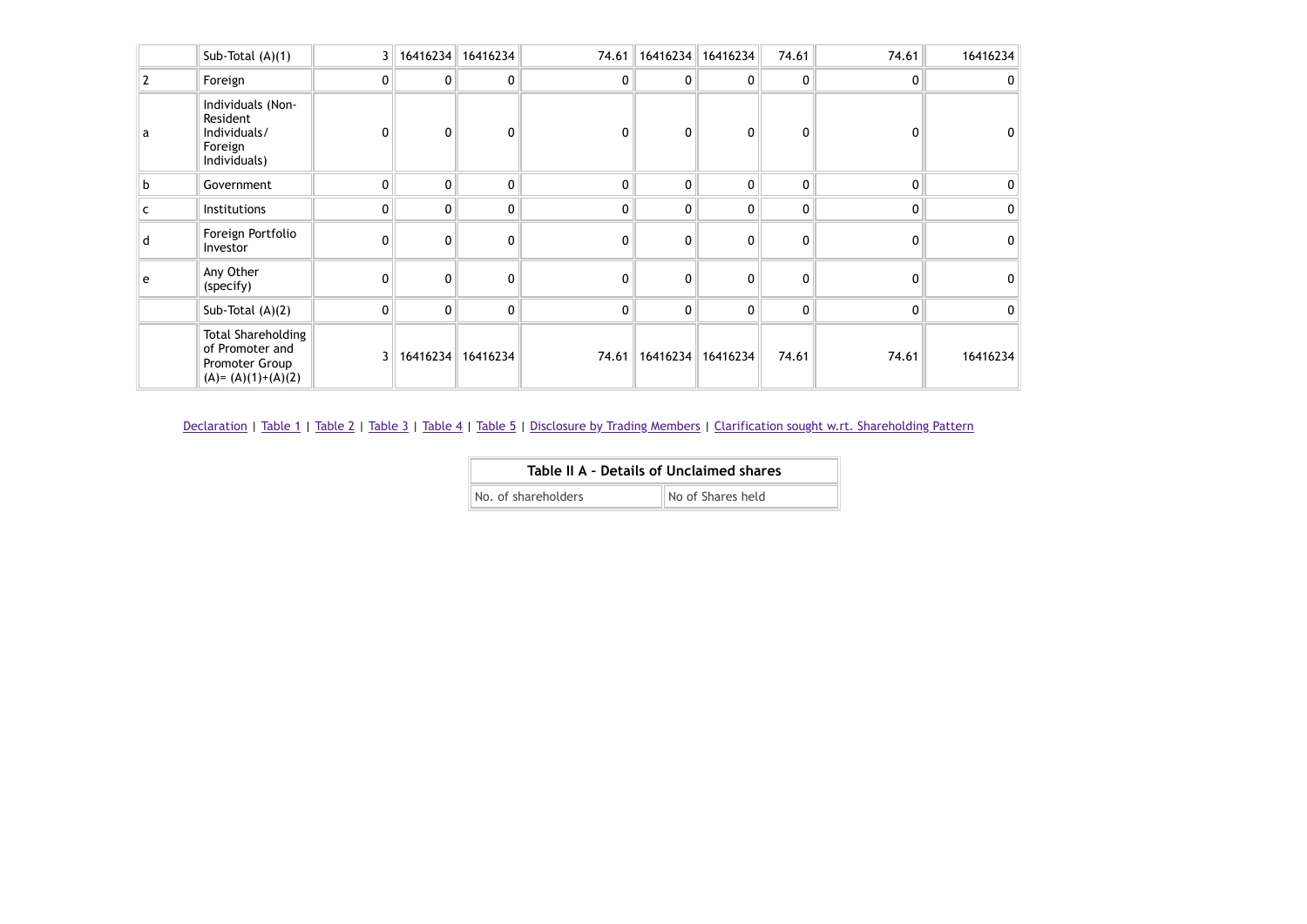| NSE Symbol | <b>UMANGDAIRY</b> |  |  |  |
|------------|-------------------|--|--|--|
| Industry   | -                 |  |  |  |
| As on      | 30-Jun-2021       |  |  |  |

|              | Declaration   Table 1   Table 2   Table 3   Table 4   Table 5   Disclosure by Trading Members   Clarification sought w.rt. Shareholding Pattern |                         |                                                        |                                       |                                                                                                                             |                        |                                                  |                                 |                                                                                                                                                                                       |                                                                 |
|--------------|-------------------------------------------------------------------------------------------------------------------------------------------------|-------------------------|--------------------------------------------------------|---------------------------------------|-----------------------------------------------------------------------------------------------------------------------------|------------------------|--------------------------------------------------|---------------------------------|---------------------------------------------------------------------------------------------------------------------------------------------------------------------------------------|-----------------------------------------------------------------|
|              |                                                                                                                                                 |                         |                                                        |                                       | Table III - Statement showing shareholding pattern of the Public shareholder                                                |                        |                                                  |                                 |                                                                                                                                                                                       |                                                                 |
| Category     | Category and<br>name of<br>shareholder                                                                                                          | Nos. of<br>shareholders | No. of<br>fully<br>paid up<br>equity<br>shares<br>held | Total<br>nos.<br>shares<br>held       | Shareholding<br>as a % of<br>total no. of<br>shares<br><i>(calculated)</i><br>as per SCRR,<br>1957) As a %<br>of $(A+B+C2)$ | securities             | Number of Voting Rights<br>held in each class of |                                 | Shareholding<br>, as a %<br>assuming<br>full<br>conversion<br>of<br>convertible<br>securities (<br>as a<br>percentage<br>of diluted<br>share<br>capital) As a<br>$%$ of<br>$(A+B+C2)$ | Number of<br>equity shares<br>held in<br>dematerialized<br>form |
|              | (1)                                                                                                                                             | (III)                   | (IV)                                                   | $(VII) =$<br>$(IV) +$<br>$(V) + (VI)$ | (VIII)                                                                                                                      | (IX)                   |                                                  |                                 | $(XI) = (VII) +$<br>(X)                                                                                                                                                               | (XIV)                                                           |
|              |                                                                                                                                                 |                         |                                                        |                                       |                                                                                                                             | No of Voting<br>Rights |                                                  | Total as<br>a % of<br>$(A+B+C)$ |                                                                                                                                                                                       |                                                                 |
|              |                                                                                                                                                 |                         |                                                        |                                       |                                                                                                                             | Class X                | Total                                            |                                 |                                                                                                                                                                                       |                                                                 |
| $\mathbf{1}$ | Institutions                                                                                                                                    | 0                       | 0                                                      | 0                                     | 0                                                                                                                           | $\pmb{0}$              | $\pmb{0}$                                        | $\pmb{0}$                       | 0                                                                                                                                                                                     | 0                                                               |
| a            | Mutual Funds/                                                                                                                                   | 0                       | 0                                                      | $\pmb{0}$                             | 0                                                                                                                           | 0                      | 0                                                | $\pmb{0}$                       | $\pmb{0}$                                                                                                                                                                             | 0                                                               |
| b            | Venture Capital<br><b>Funds</b>                                                                                                                 | 0                       | 0                                                      | 0                                     | 0                                                                                                                           | 0                      | 0                                                | $\pmb{0}$                       | 0                                                                                                                                                                                     | 0                                                               |
| C            | Alternate<br>Investment<br><b>Funds</b>                                                                                                         | 0                       | 0                                                      | $\pmb{0}$                             | 0                                                                                                                           | 0                      | 0                                                | $\mathbf 0$                     | 0                                                                                                                                                                                     | 0                                                               |
| d            | Foreign Venture<br>Capital<br>Investors                                                                                                         | 0                       | 0                                                      | 0                                     | 0                                                                                                                           | 0                      | 0                                                | 0                               | 0                                                                                                                                                                                     | 0                                                               |
| e            | Foreign<br>Portfolio<br>Investors                                                                                                               | 0                       | $\mathbf{0}$                                           | 0                                     | 0                                                                                                                           | $\Omega$               | 0                                                | 0                               | 0                                                                                                                                                                                     | $\mathbf{0}$                                                    |
| f            | Financial<br>Institutions/<br><b>Banks</b>                                                                                                      | 3                       | 640                                                    | 640                                   | 0                                                                                                                           | 640                    | 640                                              | 0                               | 0                                                                                                                                                                                     | 540                                                             |
| g            | Insurance<br>Companies                                                                                                                          | 0                       | 0                                                      | 0                                     | 0                                                                                                                           | 0                      | 0                                                | 0                               | $\mathbf 0$                                                                                                                                                                           | $\Omega$                                                        |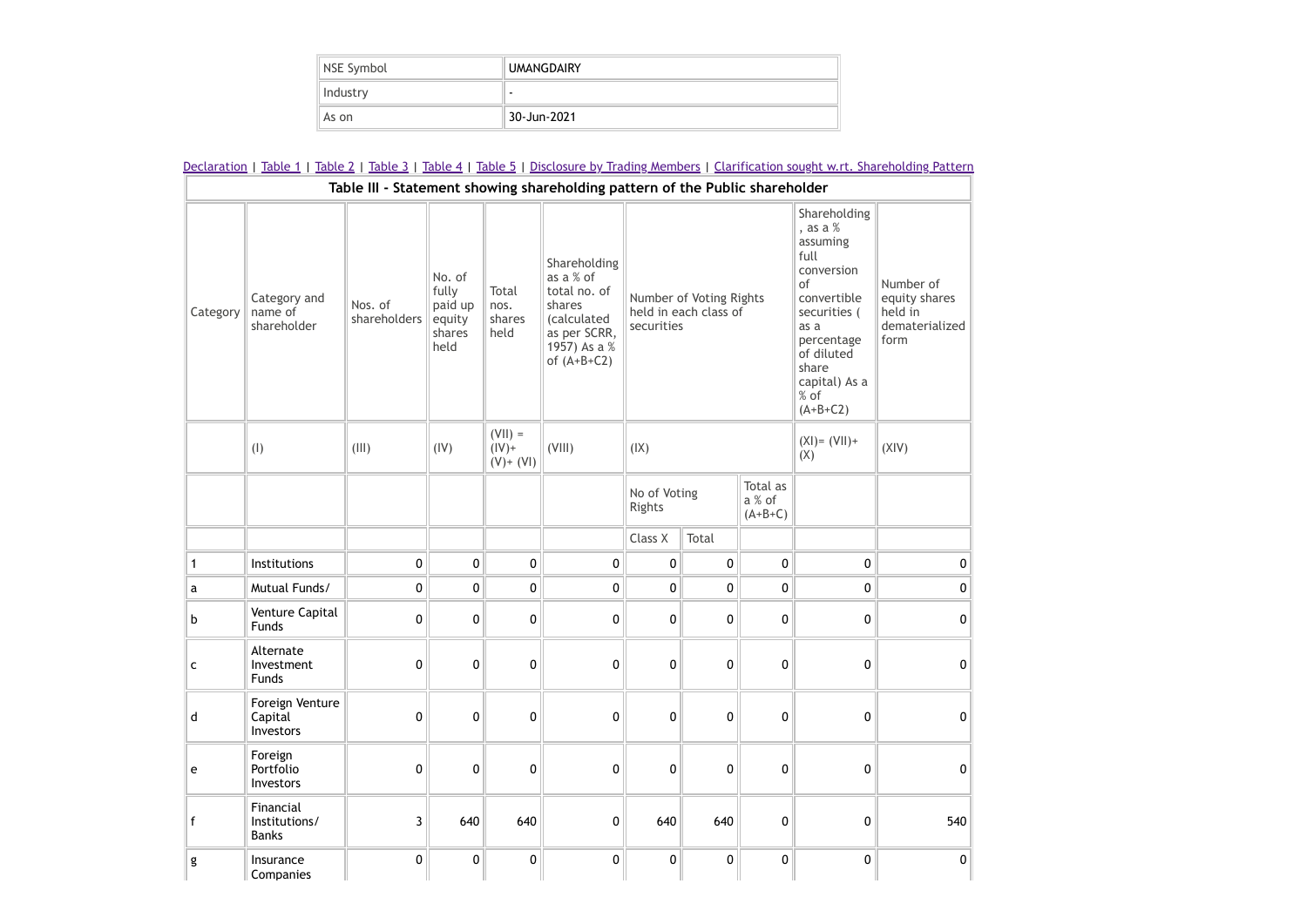| h  | Provident<br>Funds/ Pension<br>Funds                                                           | 0            | 0                      | 0       | 0           | 0                        | 0               | 0     | 0     | 0       |
|----|------------------------------------------------------------------------------------------------|--------------|------------------------|---------|-------------|--------------------------|-----------------|-------|-------|---------|
| Ĺ  | Any Other<br>(specify)                                                                         | 0            | 0                      | 0       | 0           | 0                        | 0               | 0     | 0     | 0       |
|    | Sub-Total $(B)(1)$                                                                             | 3            | 640                    | 640     | 0           | 640                      | 640             | 0     | 0     | 540     |
| 2  | Central<br>Government/<br>State<br>Government(s)/<br>President of<br>India                     | 0            | 0                      | 0       | 0           | 0                        | 0               | 0     | 0     | 0       |
|    | Sub-Total $(B)(2)$                                                                             | 0            | $\pmb{0}$              | 0       | 0           | 0                        | $\mathbf 0$     | 0     | 0     | 0       |
| 3  | Non-institutions                                                                               | 0            | $\mathbf 0$            | 0       | $\mathbf 0$ | 0                        | $\mathbf 0$     | 0     | 0     | 0       |
| a  | Individuals -                                                                                  | 18319        | 3920578                | 3920578 | 17.82       | 3920578                  | 3920578         | 17.82 | 17.82 | 3200583 |
| j. | Individual<br>shareholders<br>holding nominal<br>share capital up<br>to Rs. 2 lakhs.           | 18316        | 3760016                | 3760016 | 17.09       |                          | 3760016 3760016 | 17.09 | 17.09 | 3040021 |
| ij | Individual<br>shareholders<br>holding nominal<br>share capital in<br>excess of Rs. 2<br>lakhs. | 3            | 160562                 | 160562  | 0.73        | 160562                   | 160562          | 0.73  | 0.73  | 160562  |
| b  | <b>NBFCs</b><br>registered with<br><b>RBI</b>                                                  | 0            | 0                      | 0       | 0           | 0                        | 0               | 0     | 0     | 0       |
| c  | Employee<br><b>Trusts</b>                                                                      | 0            | 0                      | 0       | 0           | 0                        | 0               | 0     | 0     | 0       |
| d  | Overseas<br>Depositories<br>(holding DRs)<br>(balancing<br>figure)                             | 0            | 0                      | 0       | 0           | 0                        | 0               | 0     | 0     | 0       |
| e  | Any Other<br>(specify)                                                                         | 266          | 1665748                | 1665748 | 7.57        | 1665748                  | 1665748         | 7.57  | 7.57  | 1654848 |
|    | <b>Bodies</b><br>Corporate                                                                     |              | 82   1001618   1001618 |         |             | 4.55   1001618   1001618 |                 | 4.55  | 4.55  | 990718  |
|    | DEEPA BAGLA<br><b>FINANCIAL</b><br><b>CONSULTANTS</b><br><b>PRIVATE</b><br>LIMITED             | $\mathbf{1}$ | 268512                 | 268512  | 1.22        | 268512                   | 268512          | 1.22  | 1.22  | 268512  |
|    | <b>PRISURE</b><br>PROMOTION &                                                                  | 1            | 678701                 | 678701  | 3.08        | 678701                   | 678701          | 3.08  | 3.08  | 678701  |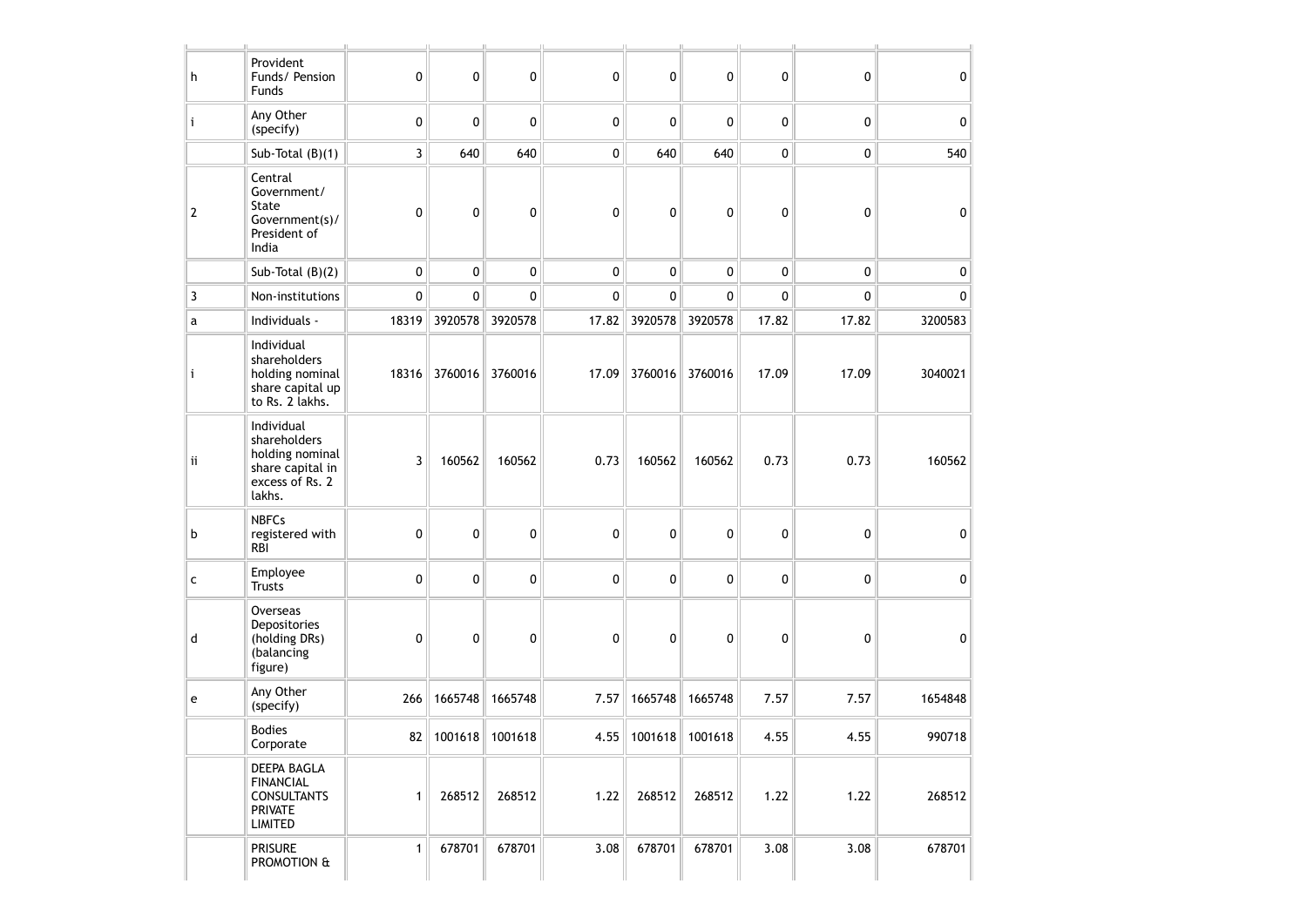| TRADINGS LTD                                                                                                                                         |       |         |         |       |         |         |       |       |         |
|------------------------------------------------------------------------------------------------------------------------------------------------------|-------|---------|---------|-------|---------|---------|-------|-------|---------|
| Clearing<br><b>Members</b>                                                                                                                           | 60    | 48210   | 48210   | 0.22  | 48210   | 48210   | 0.22  | 0.22  | 48210   |
| <b>IEPF</b>                                                                                                                                          | 1     | 555768  | 555768  | 2.53  | 555768  | 555768  | 2.53  | 2.53  | 555768  |
| <b>INVESTOR</b><br><b>EDUCATION AND</b><br><b>PROTECTION</b><br><b>FUND</b><br><b>AUTHORITY</b><br>MINISTRY OF<br><b>CORPORATE</b><br><b>AFFAIRS</b> |       | 555768  | 555768  | 2.53  | 555768  | 555768  | 2.53  | 2.53  | 555768  |
| Non-Resident<br>Indian (NRI)                                                                                                                         | 123   | 60152   | 60152   | 0.27  | 60152   | 60152   | 0.27  | 0.27  | 60152   |
| Sub-Total $(B)(3)$                                                                                                                                   | 18585 | 5586326 | 5586326 | 25.39 | 5586326 | 5586326 | 25.39 | 25.39 | 4855431 |
| <b>Total Public</b><br>Shareholding<br>$(B)=(B)(1)+(B)$<br>$(2)+(B)(3)$                                                                              | 18588 | 5586966 | 5586966 | 25.39 | 5586966 | 5586966 | 25.39 | 25.39 | 4855971 |

| Table IIIA - Details of Unclaimed shares |                   |  |  |  |  |  |  |
|------------------------------------------|-------------------|--|--|--|--|--|--|
| No. of shareholders                      | No of Shares held |  |  |  |  |  |  |

| Table IIIB - Details of the shareholders acting as<br>persons in Concert |                 |                        |              |  |  |  |
|--------------------------------------------------------------------------|-----------------|------------------------|--------------|--|--|--|
| Name of<br>shareholder                                                   | Name of<br>PAC. | No. of<br>shareholders | Holding<br>% |  |  |  |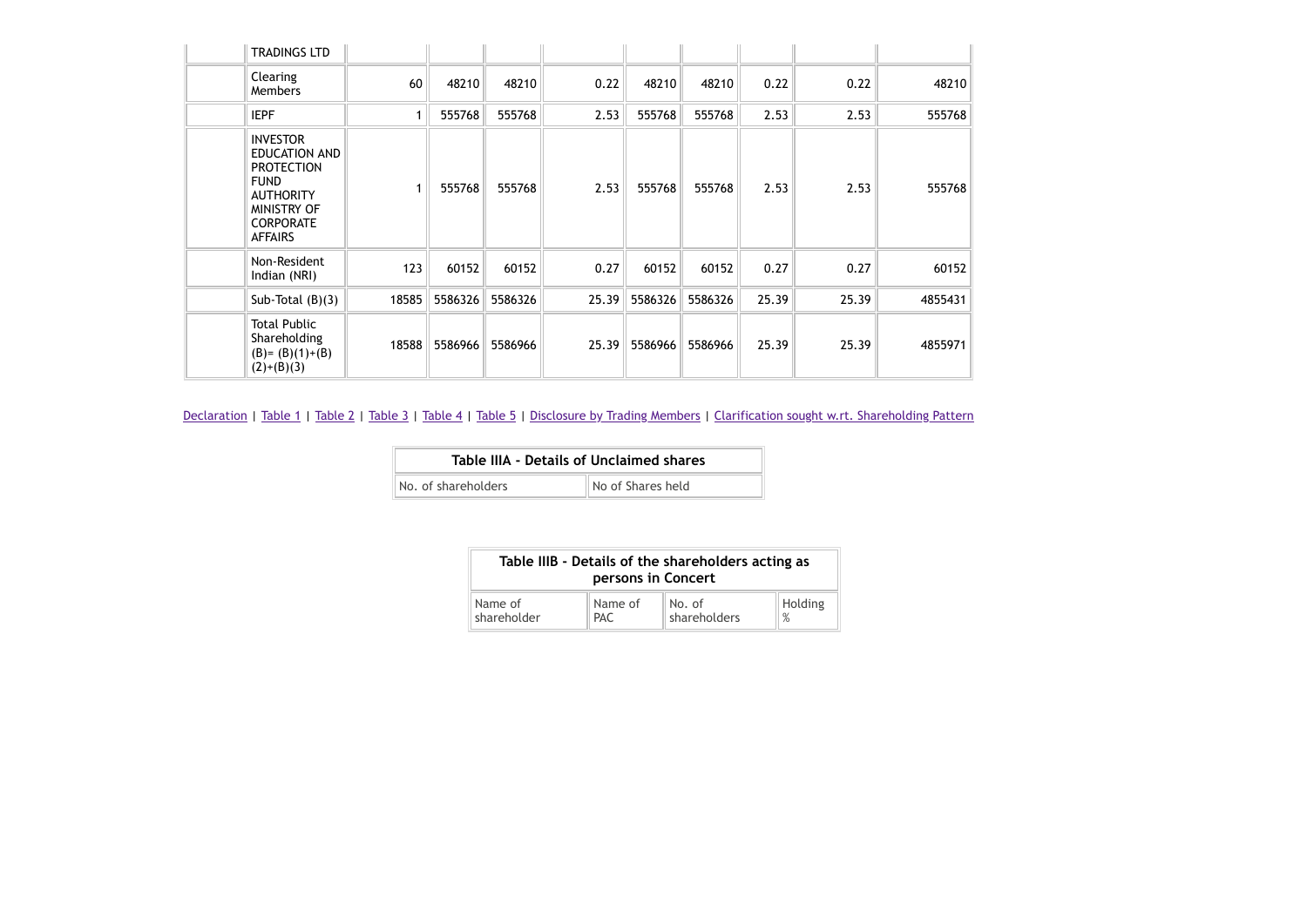| Company Name | <b>Umang Dairies Limited</b> |  |  |
|--------------|------------------------------|--|--|
| NSE Symbol   | <b>UMANGDAIRY</b>            |  |  |
| Industry     | -                            |  |  |
| As on        | 30-Jun-2021                  |  |  |

| Table IV - Statement showing shareholding pattern of the Non Promoter- Non Public shareholder |                                                                                               |                         |                                                     |                                          |                                                                                                       |                           |                                         |                                 |                                                                                                                                                     |                                                                 |
|-----------------------------------------------------------------------------------------------|-----------------------------------------------------------------------------------------------|-------------------------|-----------------------------------------------------|------------------------------------------|-------------------------------------------------------------------------------------------------------|---------------------------|-----------------------------------------|---------------------------------|-----------------------------------------------------------------------------------------------------------------------------------------------------|-----------------------------------------------------------------|
| Category                                                                                      | Category and name of<br>shareholder                                                           | Nos. of<br>shareholders | No. of<br>fully paid<br>up equity<br>shares<br>held | Total<br>nos.<br>shares<br>held          | Shareholding as a % of<br>total no. of shares<br>(calculated as per SCRR,<br>1957) As a % of (A+B+C2) |                           | Number of Voting<br>class of securities | Rights held in each             | Shareholding, as a % assuming<br>full conversion of convertible<br>securities (as a percentage of<br>diluted share capital) As a % of<br>$(A+B+C2)$ | Number of<br>equity shares<br>held in<br>dematerialized<br>form |
|                                                                                               | (1)                                                                                           | (III)                   | (IV)                                                | $(VII) =$<br>$(IV)$ +<br>$(V) +$<br>(VI) | (VIII)                                                                                                | (IX)                      |                                         |                                 | $(XI) = (VII)+(X)$                                                                                                                                  | (XIV)                                                           |
|                                                                                               |                                                                                               |                         |                                                     |                                          |                                                                                                       | No of<br>Voting<br>Rights |                                         | Total as<br>a % of<br>$(A+B+C)$ |                                                                                                                                                     |                                                                 |
|                                                                                               |                                                                                               |                         |                                                     |                                          |                                                                                                       | Class<br>X                | Total                                   |                                 |                                                                                                                                                     |                                                                 |
|                                                                                               | Custodian/DR Holder                                                                           | $\mathbf{0}$            | $\mathbf{0}$                                        | $\mathbf{0}$                             |                                                                                                       | 0 <sup>1</sup>            | $\mathbf{0}$                            | $\mathbf{0}$                    |                                                                                                                                                     | $\mathbf{0}$                                                    |
| $\overline{2}$                                                                                | Employee Benefit Trust<br>(under SEBI (Share based<br>Employee Benefit)<br>Regulations, 2014) |                         | $\mathbf{0}$                                        | $\Omega$                                 | $\Omega$                                                                                              | $\Omega$                  | $\Omega$                                | $\Omega$                        |                                                                                                                                                     | 0                                                               |
|                                                                                               | Total Non-Promoter- Non<br>Public Shareholding (C)=<br>$(C)(1)+(C)(2)$                        | 0                       | 0                                                   | 0                                        |                                                                                                       | $\mathbf{0}$              | 0                                       | 0                               |                                                                                                                                                     | 0                                                               |